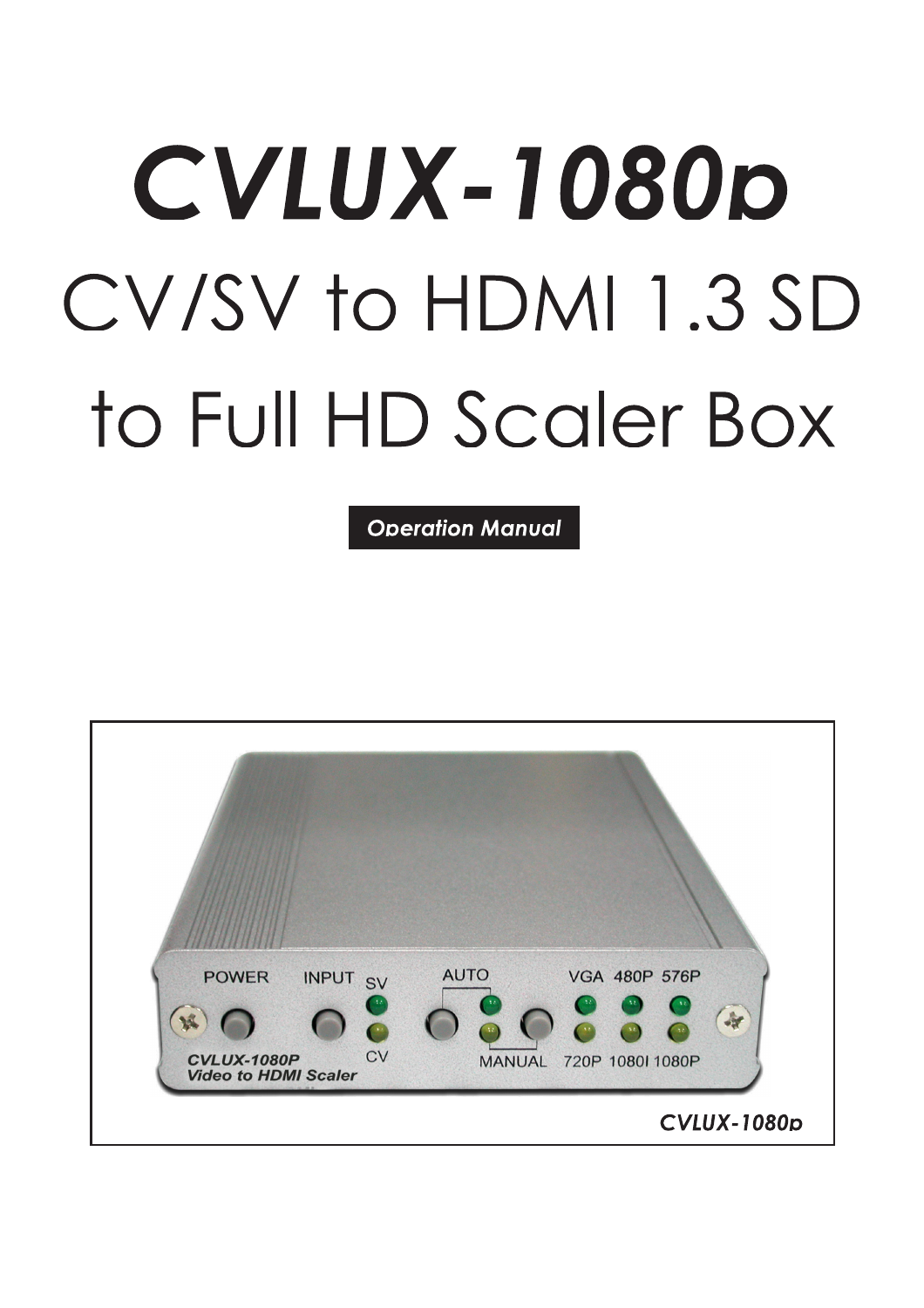## **Revision History**

| <b>Version No</b> | Date     | <b>Summary of Change</b>   |
|-------------------|----------|----------------------------|
| $\mathbf{V}$      | 20090122 | <b>Preliminary Release</b> |

#### **Precaution**

Failure to follow the precautions described below may cause damage to Analog to HDMI Scaler Box and void the warranty.

- DO NOT open the case. Doing so will void the warranty. If you find problem with it, please return back to your retailer or seller who will assist you or provide you with solution.
- DO NOT use third-Party AC adapter or power cord. Doing so may damage Anglog to HDMI Scaler Box.
- DO NOT bump, jar or drop contents of the products as it may damage it and result in warranty void.
- DO NOT set any liquids or beverages on the drive as they may damage Anglog to HDMI Scaler Box.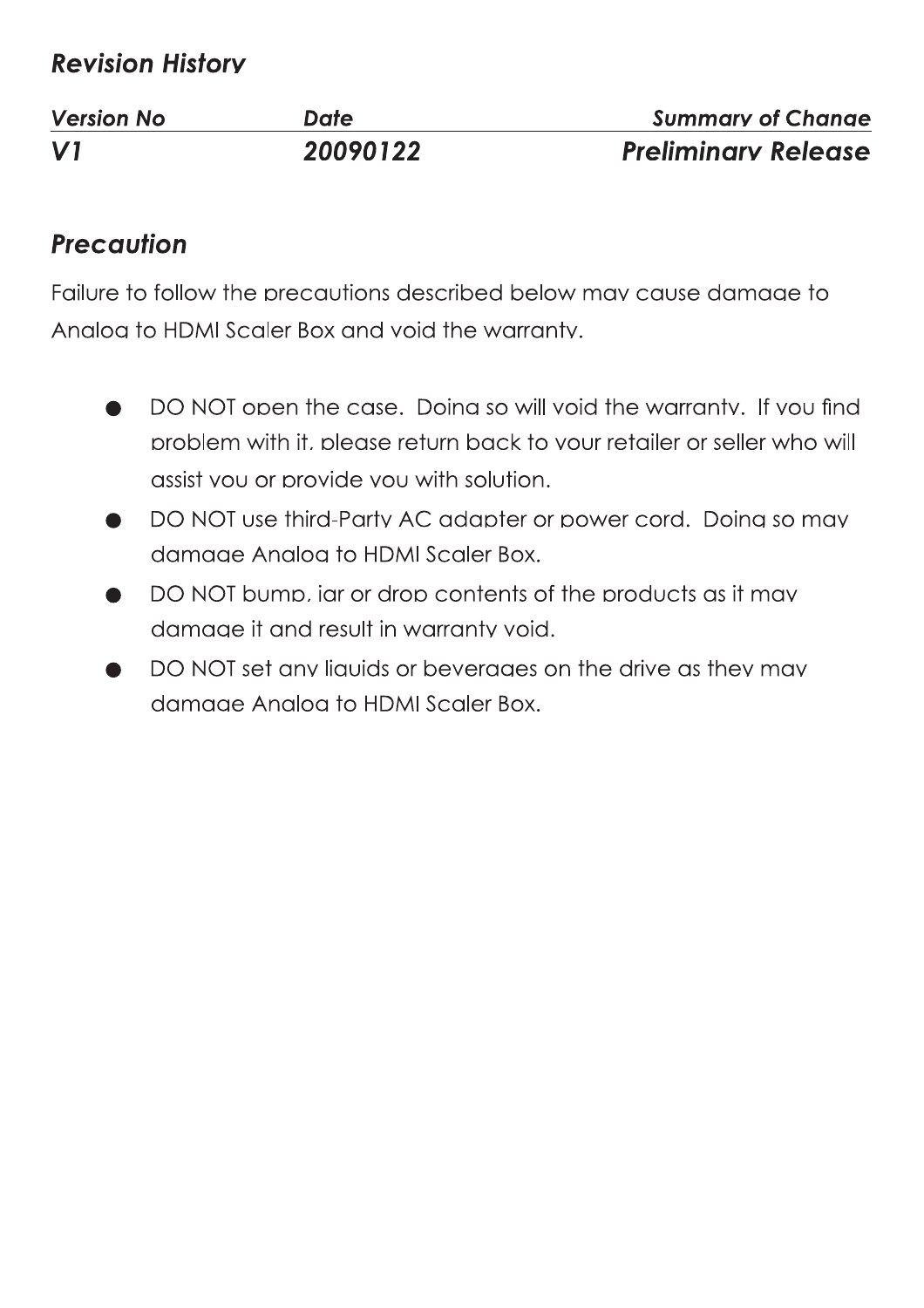# **Table of Contents**

| 3. |  |
|----|--|
|    |  |
| 5. |  |
|    |  |
|    |  |
|    |  |
|    |  |
| 8. |  |
| 9. |  |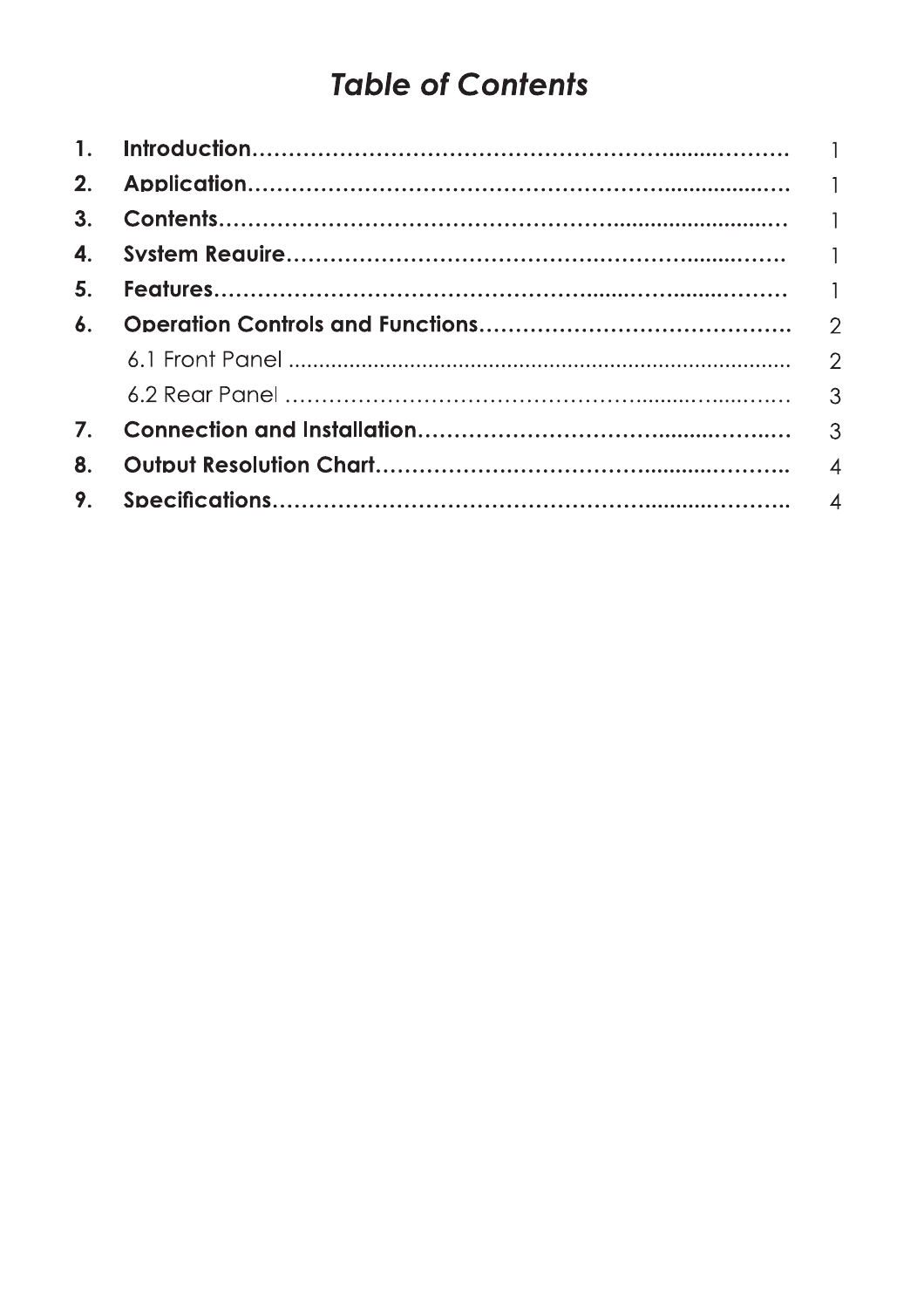## 1. Introduction

This scaler Box is desianed to display your composite video/S-video images on the HDTV with better viewing resolutions. It can upscale any composite video/ s-video's input sources to HDMI output with wide-range resolutions. Further, this device also can transfer sounds for user to enjoy both HD images and sounds consistently.

## 2. Application

- Convert video to HDML1.3 at 1080P for HDMLLCD TV / LCD monitor
- Upscale iPod low resolution to HDMI 1080P
- To improve video quality to HDMI resolution

#### 3. Contents

- CVLUX-1080P Scaler Box
- **5VDC Power Supply Adaptor**
- **Operation Manual**

## 4. System Require

Input source device, S-Video or CVBS/Video cable with R/L, HDML cable and output displayer.

#### **5. Features**

- HDMI 1.3 support deep color 12 bit, HDCP 1.1, DVI 1.0 compliance
- Scales up Video or S-Video to HDTV 1080p format
- Automatic lipsync (qudio delay) ensures audio video synchronization
- Input video systems NTSC/PAL
- Support 8/10/12 bit deep color on HDMI output up to 6M long
- DVI compatible by using HDMI to DVI adaptor
- HQE (High Quality Image enhancer) function
- Digital Noise Reduction Minimises picture noise, reproducing images true to the original
- Block Noise Reduction Effectively minimizes all MPFG noise, Improving the digital quality of HDTV broadcasts in particular, where block noise happens most
- MPEG Noise Reduction Reduce mosquito noise for MPEG video images without losing detail
- Motion adaptive 3D Y/C separation comb filter
- 3D (frame based) motion adaptive noise reduction
- Advanced 3D motion adaptive de-interlace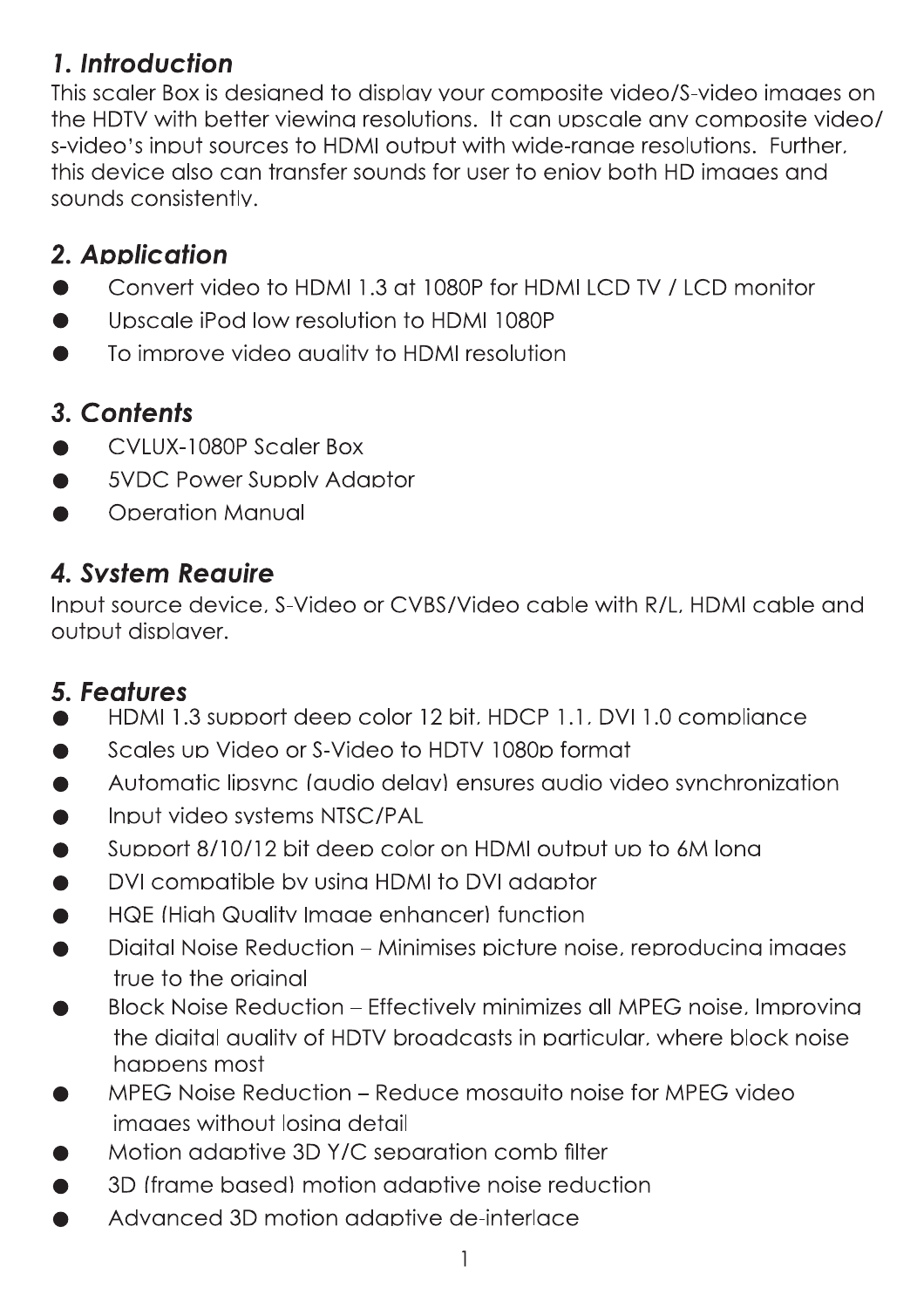- Automatic 2:2/3:2 film mode detection
- Video / S-Video input selection button
- Automatic resolution selection and individual resolution selection button
- HDMI output with RGB color space design

## **6. Operation Controls and Functions**

6.1 Front Panel



- (1) POWER selection button Press the button once to power on the unit. press again to power off. This device has last memory's function and will record your last input selection. The factory default is on CV input.
- 2 INPUT selection bottom Yellow LED illuminates when composite video is selected.

- Green LED illuminates when S-Video is selected.

- 3 AUTO selection button Press the button to set the device in Auto mode and the device will auto detected HDMI display's EDID resolution native then the resolution indicator LED will illuminate.
- 4 MANUAL selection button Press "MANUAL" button to select resolution of the HDMI output from VGA to 1080P.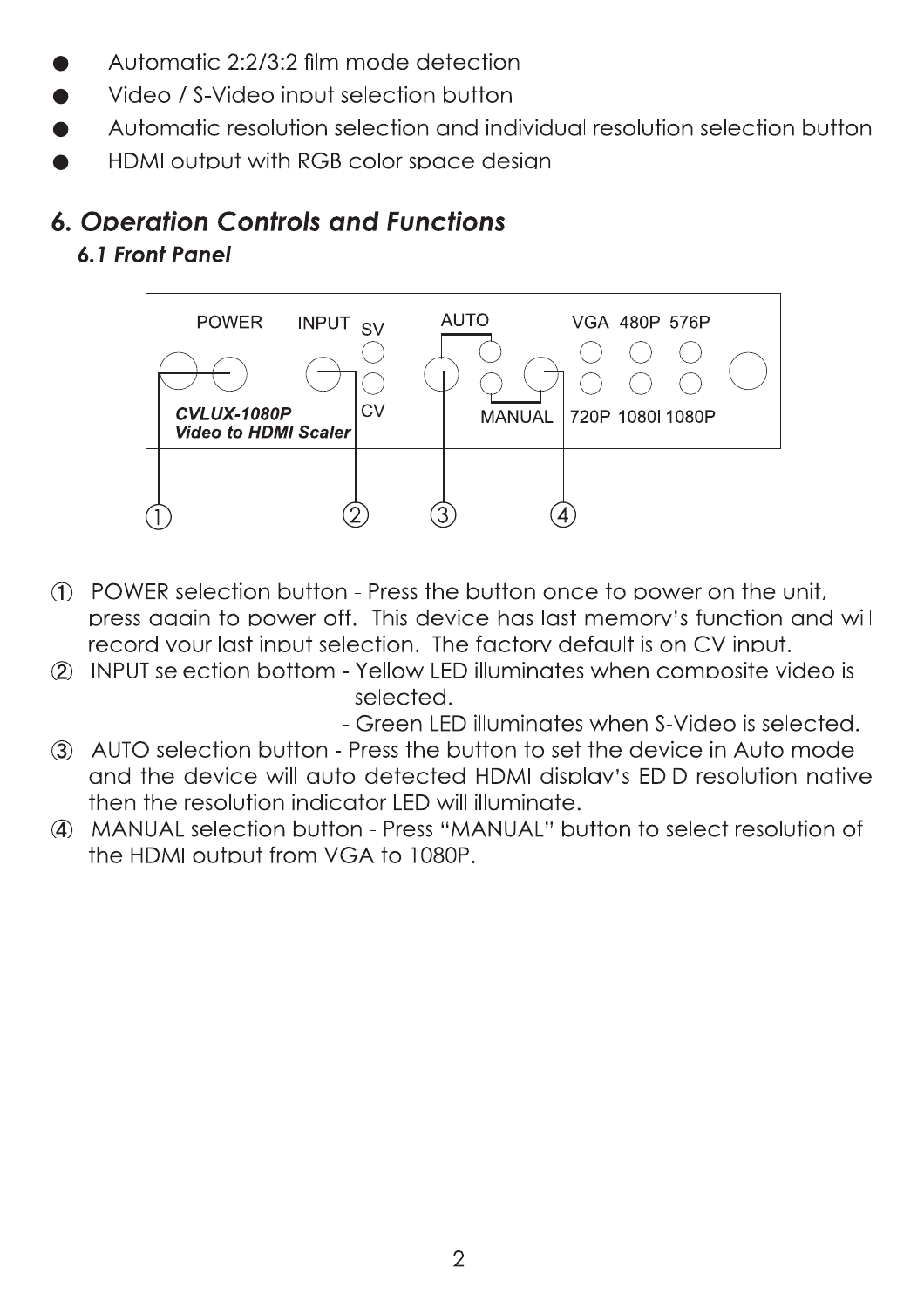#### **6.2 Rear Panel**



- 1) HDMI OUTPUT Connect to LCD TV/monitor with HDMI cable. **Note:** 1. This scaler does not have overscan function however, it may be adiusted by TV.
	- 2. Audio sound will not perform if no input image.
- 2 SV/CV/RL INPUT Connect from source with S-Video/CVBS/Video cable  $& R/L.$
- 3 DC 5V Plua the 5V DC power adaptor into the unit and connect the adaptor to AC wall outlet.

#### **7. Connection and Installation**

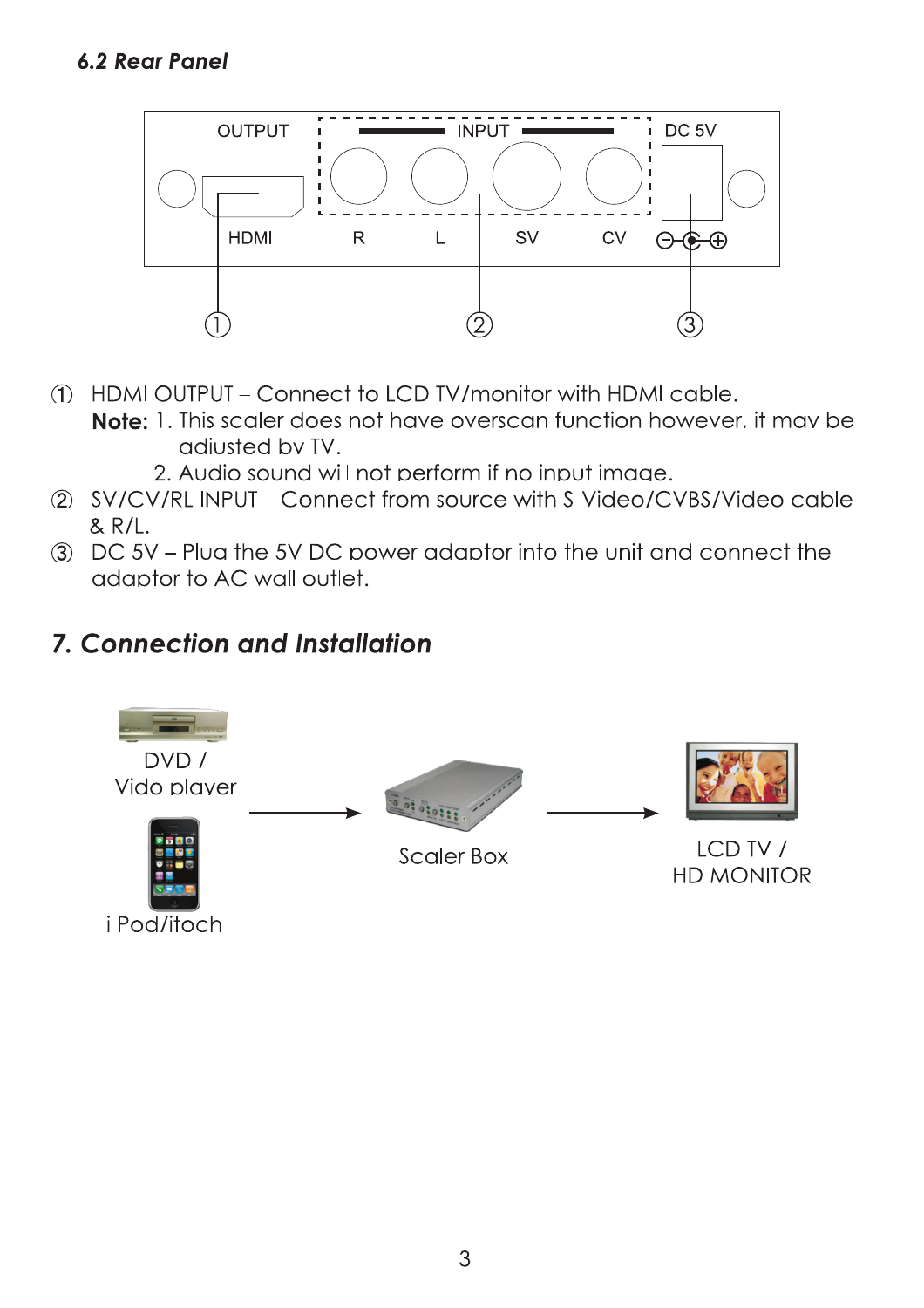## 8. Output Resolution Chart

| <b>8. Output Resolution Chart</b> |            |                           |                                |                      |             |                   |                      |  |  |
|-----------------------------------|------------|---------------------------|--------------------------------|----------------------|-------------|-------------------|----------------------|--|--|
| <b>VGA</b>                        |            |                           | <b>RESOLUTION</b><br>640 X 480 |                      |             | 60HZ              |                      |  |  |
| <b>480P</b>                       |            | 720 X 480                 |                                |                      | 60HZ        |                   |                      |  |  |
| 576P                              |            | 720 X 576                 |                                |                      | 50HZ        |                   |                      |  |  |
| <b>720P</b>                       |            | 1280 X 720                |                                |                      | 60HZ / 50Hz |                   |                      |  |  |
| 10801                             |            | 1920 X 1080               |                                |                      | 60HZ / 50Hz |                   |                      |  |  |
| <b>1080P</b>                      |            | 1920 X1080<br>60HZ / 50Hz |                                |                      |             |                   |                      |  |  |
|                                   |            |                           |                                |                      |             |                   |                      |  |  |
| <b>OUPUT</b><br><b>INPUT</b>      | <b>VGA</b> | 480P                      | 576P                           | 720P                 |             | 10801             | 1080P                |  |  |
| <b>NTSC</b>                       | $\circ$    | $\bigcirc$                | $\chi$                         | $\circ$<br>(60Hz)    |             | $\circ$<br>(60Hz) | $\circ$<br>(60Hz)    |  |  |
| PAL                               | $\times$   | $\sf X$                   | $\bigcirc$                     | $\bigcirc$<br>(50Hz) |             | $\circ$<br>(50Hz) | $\bigcirc$<br>(50Hz) |  |  |

# 9. Specifications

| Input port<br>Output port | Video / S-Video, Audio R/L RCA Jack<br><b>HDMI</b> |
|---------------------------|----------------------------------------------------|
| Output resolution         | VGA, 480p, 576p, 720p, 1080i, 1080p@ 50/60         |
| Input sianal levels       | Video at Ivpp, 750                                 |
|                           | $Y: 1.0 V_{p-p}(75Q)$                              |
|                           | $C: 0.286$ V <sub>p-p</sub> $(75Ω)$                |
|                           | Audio L/R: 0.5 Vrms                                |
| Video System              | NTSC, PAL                                          |
| Audio Samplina Rate       | 48KHz                                              |
| Power Supply              | 5V/2.6A DC (US/EU standards, CE/FCC/UL             |
|                           | certified)                                         |
| Dimensions (mm)           | $100 \times 157 \times 25$                         |
| Weiaht (a)                | 332                                                |
| <b>Chassis Material</b>   | Aluminum                                           |
| Silk Skin Color           | Silver                                             |
| Operating Temperature     | From $0^{\circ}C \sim 40^{\circ}C$                 |
| <b>Power Consumption</b>  | 5W(max)                                            |